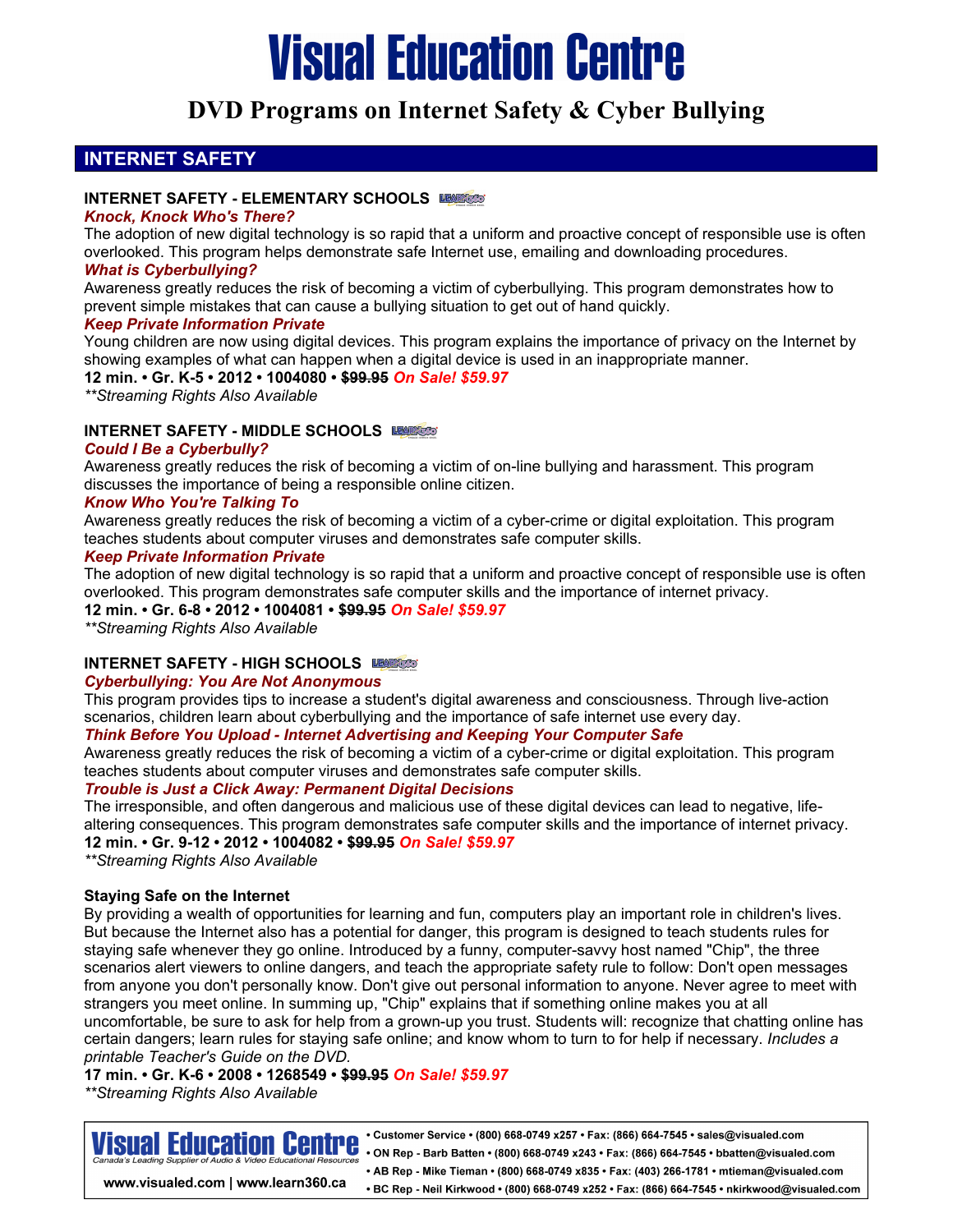## **DVD Programs on Internet Safety & Cyber Bullying**



## **Staying Safe Online: Digital Footprint [CC]**

Your digital footprint is the data trace left by your activity in a digital environment, whether on the Internet, buying something with a credit card, or using a mobile phone. Like everything on the web, digital data cannot be washed away - it remains forever, a permanent footprint. Discover how the things you do in a digital environment can ultimately impact your life, including:

- Your Digital Identity A Permanent Step
- Sharing and Scaring The Dangers of Sexting
- Social Networking Safe Steps
- Cleaning Up Putting Your Best Digital Foot Forward

An Activity Packet that includes five 2-hour lessons that explores the data trace left by activity in a digital environment, is available as a companion to the DVD for \$34.95 (item# LZ120002).

## *3.5 OUT OF 4 STARS! "Digital Footprint serves up a helpful guide to 'putting your best digital foot forward.' Highly recommended." - Video Librarian, May/June 2011*

*"...deserves the highest recommendation for classroom viewing and public library collections."* 

*- The Midwest Book Review, December 2010* 

## **20 min. • Gr. 7-A • 2010 • LZ300005 • \$89.95**

*\*\*Streaming Rights Also Available*



## **Staying Safe: Strangers, Cyberspace & More [CC]**

One great thing about growing up is having more freedom. But having more freedom means you need to use your head to stay safe in even more situations! In *Staying Safe: Strangers, Cyberspace & More*, young viewers learn the rules to follow when dealing with other people in the neighbourhood, at home and on the Internet. Upbeat and sensitive, the program provides kids with practical tips to avoid danger and examples of scenarios in which safety rules must be followed. Positive and proactive, sensitive topics are explained in a way kids can understand, and the importance of communicating with a trusted adult is reinforced. **23 min. • Gr. K-6 • 2005 • SCHHFC08 • \$99.95** 

## **Protect Yourself: Personal Safety on the Internet**

This documentary-style program features real teens talking about their Internet experiences ranging from frequent messages from people they don't know to invitations to gamble. Several teens talk about harassment, from both the standpoint of the harasser and the victim. A guidance counselor explains to the viewers that the Internet can be viewed as a highway with lots of different rules intended to protect everyone who uses it. Safety is discussed and the teens talk about how they limit the information they post. Teens learn to be assertive and smart when it comes to their actions on the Internet, and discover how to protect themselves and draw the line with anyone who is inappropriate. Students will: REALIZE that harassment, sexual predators, and an addiction to gambling are Internet risks; UNDERSTAND never to give personal information on the Internet to someone they don't know. **17 min. • Gr. 7-12 • 2007 • 1013363 • \$129.95** *On Sale! \$77.97*

*\*\*Streaming Rights Also Available*

## **The Internet and You: Staying Safe**

The Internet is an everyday part of life for most teens, yet many fail to realize why it is essential for them to use caution online. With humor that will appeal to young teens, the program talks about Instant Messaging, blogs, email, chat rooms, and social networks. Without using scare tactics, makes teens aware of potential online dangers: predators, "phishing," identity theft, and cyberbullying. Designed to make surfing the Internet a positive, safe experience. Students will: BE AWARE of Internet privacy and security issues; PRACTICE common sense rules for staying safe online; TAKE CONTROL of their Internet experience and make it a positive one. **15 min. • Gr. 7-12 • 2007 • 1013367 • \$129.95** *On Sale! \$77.97*

*\*\*Streaming Rights Also Available*



www.visualed.com | www.learn360.ca

• Customer Service • (800) 668-0749 x257 • Fax: (866) 664-7545 • sales@visualed.com . ON Rep - Barb Batten • (800) 668-0749 x243 • Fax: (866) 664-7545 • bbatten@visualed.com • AB Rep - Mike Tieman • (800) 668-0749 x835 • Fax: (403) 266-1781 • mtieman@visualed.com • BC Rep - Neil Kirkwood • (800) 668-0749 x252 • Fax: (866) 664-7545 • nkirkwood@visualed.com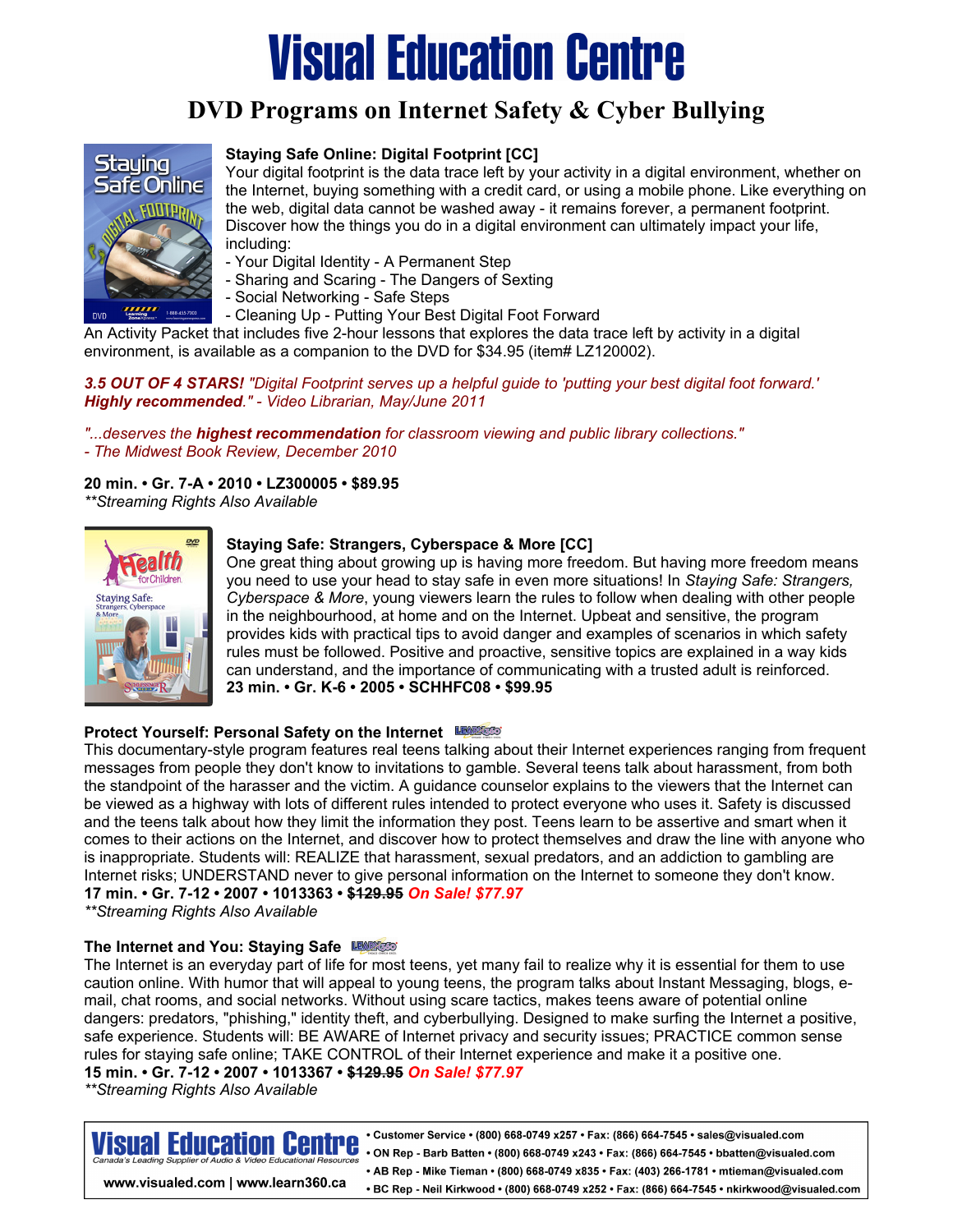## **DVD Programs on Internet Safety & Cyber Bullying**



## **The Safe Side: Internet Safety [CC]**

Julie Clark, founder of The Baby Einstein Company, and John Walsh, host of America's Most Wanted, team up to help make kids stay smart, cool, and safe. This DVD is a kid-friendly field trip through the world of E-mail, downloads, pop-ups and chat rooms that looks at the serious issues that can arise if kids don't rely on their Safe Side Adults. Viewers will join Safe Side Superchick as she finds herself in laugh-out-loud situations that spoof shows like Lizzie McGuire and The Crocodile Hunter. Joining her are two goofy new characters, brother Danger Dude and her dad, Cautionary Dale. Also along for the ride is the animated Clicky, a character designed by NetSmartz, a division of The National Center for Missing & Exploited Children (co-founded by John Walsh). This light approach to the difficult topic of Internet

safety talks to kids, not at them. Along with giving children an understanding of potential dangers, *The Safe Side: Internet Safety* helps them understand what to do if dangerous situations should arise on the Internet. Guaranteed to be enjoyed by viewers, this program is the perfect way for parents to discuss this difficult topic with their kids. **45 min. • Gr. K-6 • 2006 • TSS02 • \$19.95** 

## **The Internet Generation (Connect With Kids) [CC]**

Over 20 million teens use the Internet, 60% say a stranger has contacted them online. 15% lie about their age to visit an adult web site. Almost half use the Internet to post personal photos. And research shows the Internet is now a gathering place for "marginalized" teens engaged in self-injury, anorexia, and other harmful practices. "*The Internet Generation*" explains what parents need to know about dangers on the Web, and how they can protect their kids.

**22 min. • Gr. 7-A • 2006 • CWK006 • \$89.95** *On Sale! \$49.95*

*\*\*Streaming Rights Also Available*





## **A Rose For Livvy: A Story About Internet Safety For Teens [CC]**

This DVD tells the story of a lonely girl who develops an online relationship with someone she meets in an Internet chat room. Livvy's technology teacher uses a local incident of a missing girl to inform his students about the risks of internet chat rooms. Livvy ignores the advice and an online relationship evolves into a personal encounter at a nearby mall. Unfortunately, the man Livvy meets turns out to be very different than what she expected. This dramatic program, based on real-life situations, emphasizes the possible dangers of developing Internet relationships. *Includes a Leader's Guide.*

#### **29 min. • Gr. 7-12 • 2003 • 349996 • \$99.95**

## **HATE.COM: Extremists on the Internet**

This chilling program, narrated by the Southern Poverty Law Center's Morris Dees, addresses the use of the Internet to spread messages of hate and violence. Don Black, founder of Stormfront; Matt Hale, founder of the World Church of the Creator; Richard Butler, founder of Aryan Nations and Christian Identity; and Dr. William Pierce, founder of the National Alliance and author of The Turner Diaries, expound their doctrines, tactics, and goals. Profiles of "lone wolves" - individuals incited to commit violence and bias crimes - include Timothy McVeigh, Benjamin Smith, the lynchers of James Byrd, and others. *Contains inflammatory language and imagery.* **42 min. • College/Adult • 2000 • FMG0018 • \$179.99** 

## **Children, The Internet and Pornography (3 Programs on 1 DVD)**

The Internet has many benefits, but it also has a dark side. Today, children are being exposed to porn via the Internet at an alarming rate. This video series shows the educator, parent and caregiver how to deal wisely with this problem, from preschool to high school: warning signs, parental control and involvement, the role of the educator or care giver, group therapy and much more. Vol. 1: The Preschool and Elementary School Years. Vol. 2: The Adolescent and Teen Years. Vol. 3: Child Pornography, Molesters and the Internet. **28 min. • Adult/Professional • 2005 • CIP99D • \$134.95** 

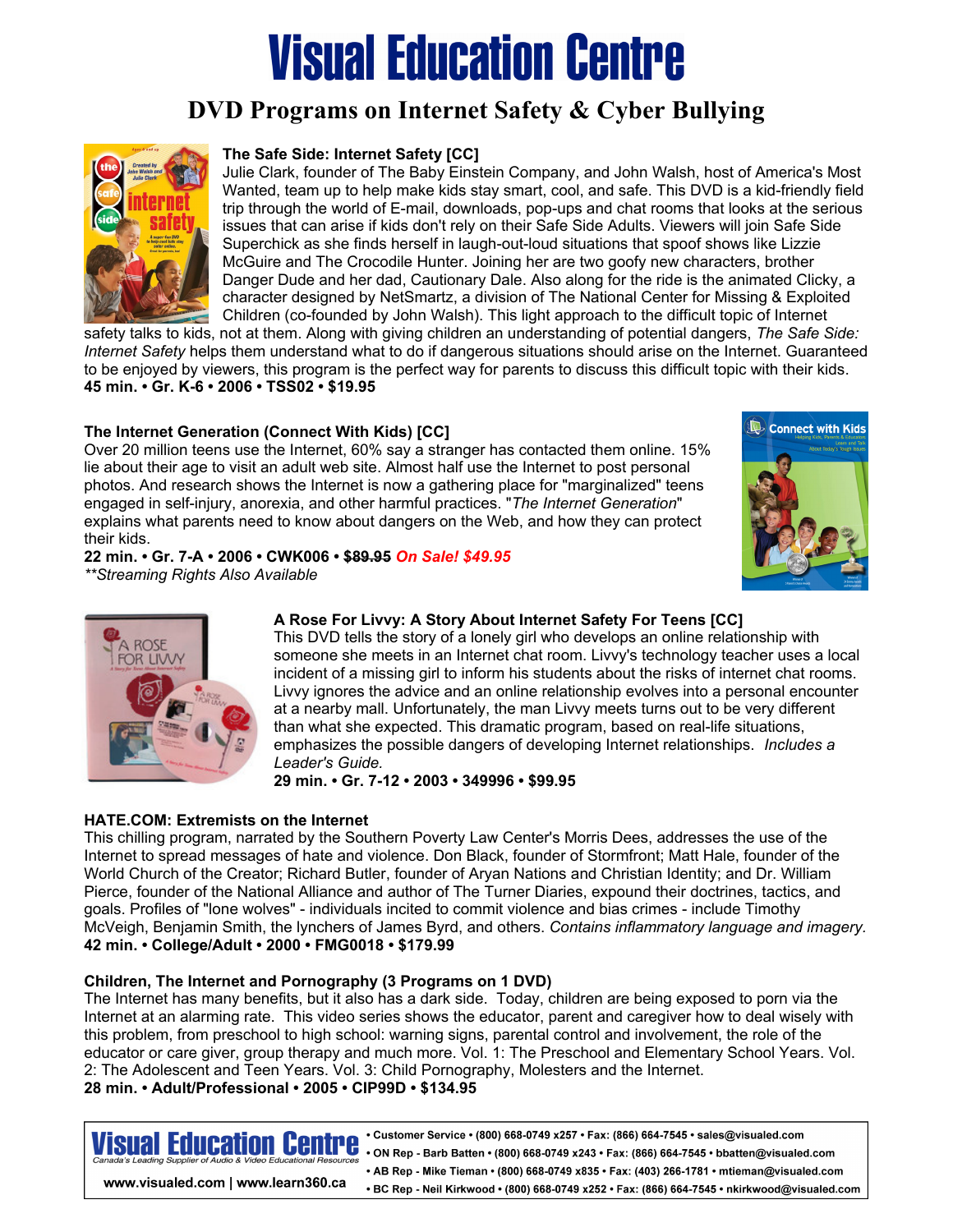## **DVD Programs on Internet Safety & Cyber Bullying**

## **CYBER BULLYING**



## **Stepping Up to Cyber Bullying & Web Safety (with Michael Pritchard)**

This program includes 4 lessons and each lesson includes two video segments plus a problem-solving leader's guide which provides detailed questions for a scripted discussion as well as follow-up activities.

Lesson # 1 - Being Safe and Secure on the Web Lesson # 2 - Protecting Yourself from Cyber Bullying Lesson # 3 - Online Rumors, Texts, and Gossip Lesson # 4 - Helping and Caring in a Digital World *2012 Parents' Choice Award & Pegasus Award of Distinction*  **50 min. • Gr. 3-6 • 2011 • GG1714 • \$149.95** 

## **7 Ways to Block a Cyberbully [CC]**

Cyber bullies don't shove kids on the playground or steal lunch money, but they are just as dangerous. They stay hidden behind technology and target students on the Internet and through cell phones. This film teaches students how to be smart and stay safe in a cyber bully situation. Bonus Section: "Cyberbully: The Adult Role" is an added section in the video that outlines seven ways parents and educators can work to stop cyber bullying. 15 min for Student section and 10 min for Adult section. *Teaching Materials Included.* 



## *"Recommended." - Video Librarian*

*"...educational DVD to cyber self-defense in the modern world of the Internet, social networking sites, text messaging and cell phones...invaluable and timely addition." - Midwest Book Review* 

**25 min. • Gr. 7-A • 2008 • LZX3467 • \$89.95**  *\*\*Streaming Rights Also Available* 



## **Real Life Teens: Cyber Bullying**

Cyber-Bullying is any form of harassment that occurs via the Internet. Vicious forum posts, name calling in chat rooms, posting fake profiles on web sites and mean or cruel email messages are all examples of bullying. While Cyber-Bullying mainly takes place on line, other high tech methods like threatening text messages and taunting voicemail also fall under this category. Cyber-bullying is a crime in some States and has even led to death. Hear from Real Teens as they discuss their views on Cyber-Bullying.

**20 min. • Gr. 7-12 • 2008 • Q382DVD • \$71.95**  *\*\*Streaming Rights Also Available* 

## **Internet Bullies (Lesson Booster)**

 This program demonstrates how strong emotions and the internet can spell trouble.  **14 min. • Gr. 4-7 • 2010 • GH4016 • \$89.95** *On Sale! \$79.95 \*\*Streaming Rights Also Available* 



## **My Blog: Internet Bullies! Just a Click Away [CC] IBNESS**

For many kids, the Internet is an important part of their daily routine. Unfortunately, because of its anonymity and easy accessibility, some kids use instant messaging, blogs, e-mail, chat rooms and social networks to spread, gossip and rumours and harass and embarrass their peers. This program underscores that using the Internet for those purposes is bullying. True-to-life scenarios demonstrate practical ways in which students can protect themselves and restrict opportunities to harass them online.

**18 min. • Gr. 4-8 • 2010 • MM3052D • \$99.99** *On Sale! \$89.95 \*\*Streaming Rights Also Available* 



www.visualed.com | www.learn360.ca

• Customer Service • (800) 668-0749 x257 • Fax: (866) 664-7545 • sales@visualed.com • ON Rep - Barb Batten • (800) 668-0749 x243 • Fax: (866) 664-7545 • bbatten@visualed.com • AB Rep - Mike Tieman • (800) 668-0749 x835 • Fax: (403) 266-1781 • mtieman@visualed.com • BC Rep - Neil Kirkwood • (800) 668-0749 x252 • Fax: (866) 664-7545 • nkirkwood@visualed.com